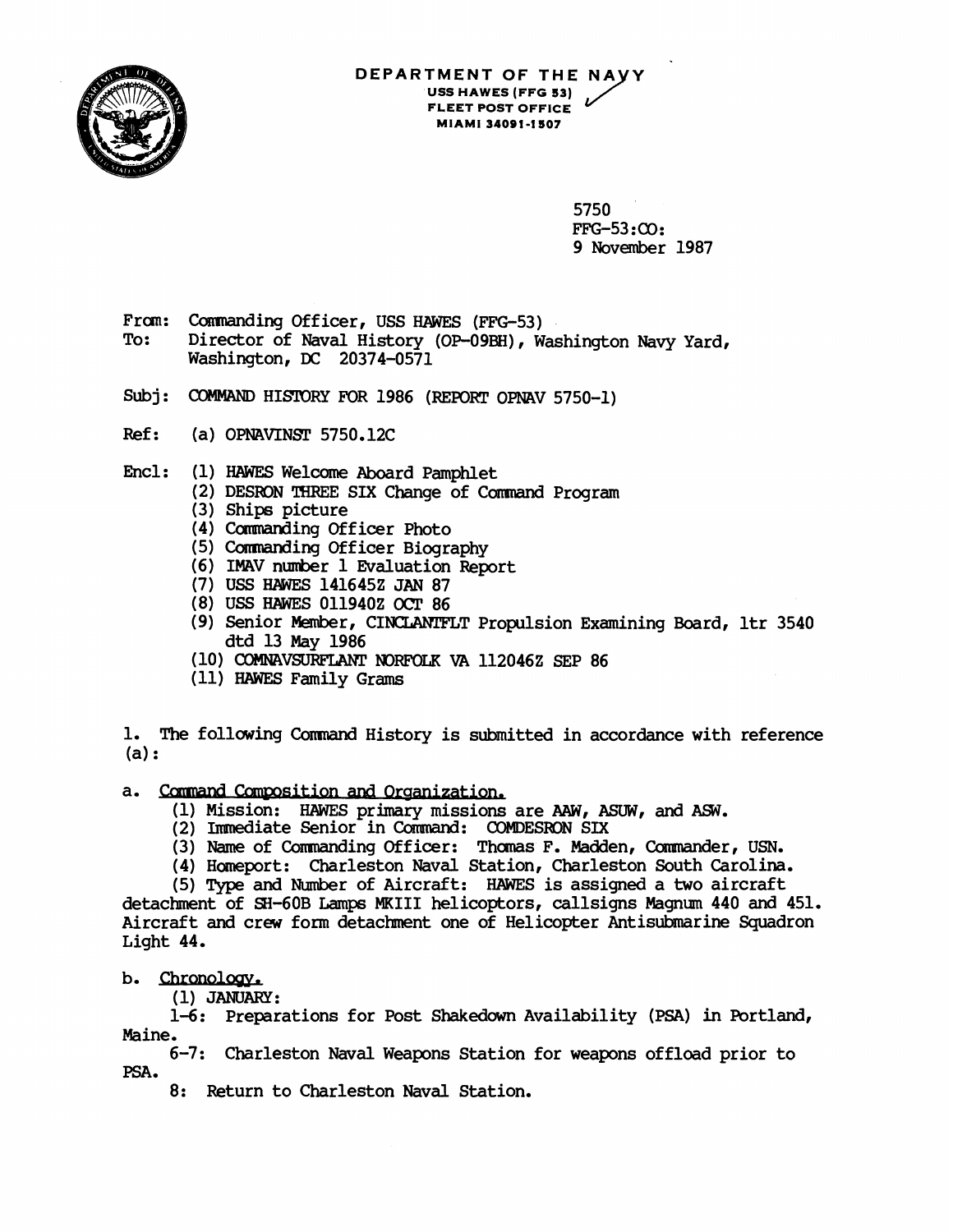8-12: Continue preparations for PSA.

13-16: Underway and transit to Portland Maine for PSA.

16Jan-3OJUN: Post Shakedown Availability (PSA) . (Modifications listed in section c)

31: HAWES crew moves £ran ship to barge in anticipation of drydocking period and extensive work on ship.

(2) FEBRUAKY:

3-22: HAWES in drydock for superstructure cracking modifications, inspection and cleaning.

(3) **MARCH:** 

PSA

(4) APRIL:

19: HAWES crew moves back onboard ship, PSA continues.

(5) **MW:** 

5-9: Combat Systems Systems Integration Testing (CSSIT). All Combat Systems equipnent 100% operational.

 $12-13$ : Light Off Exam (LOE) (enclosure  $(10)$ )

16: Fast cruise.

19-21: Successful sea trials and aviation certification.

31: HAWES departs Portland Maine

(6) **JUNE:** 

1: HAWES receives Coast Guard Meritorious Unit Camendation (explanation para c).

1-2: HAWES arrives WS Earle **New** Jersey for weapons onload.

4-5: HAWES inport Norfolk Naval Shipyard for deperming.

5-7: Enroute Charleston Naval **Base.** 

8: Arrive Charleston Naval Base.

9-15: **DAMA** installation.

18-19: Training Readiness Evaluation (TRE).

19-20: AN/SQQ-28 Engineering change.

23: **HSL** 44 Det 1 arrives.

24: SMI assist visit.

24-26: Underway for submarine services and Lamps MKIII integration testing.

30Jun-3Jul: Mobile Training Team (M'IT) . (7) **JULY:** 

1-2: Underway in support of MIT.

7-11: AN/UYK-7 Update team visit.

11: HAWES hosts COMDESRON THREE SIX Change of Command.

14-15: 3M assist visit

22: Depart for Guantanamo Bay Cuba and Refresher Training.

25: Arrive Guantanamo Bay Cuba.

25Jul-26Aug: Refresher Training.

(8) **AUGUST:** 

26-28: Enroute Roosevelt Roads for missile and torpedo firings. 26-27: OPE

28: Arrive Roosevelt Roads.

29: Successful Torpedo Firing evaluated as a hit.

30: Successful Missile Firing evaluated as a hit.

30Aug-2Sep: St. Croix for port visit.